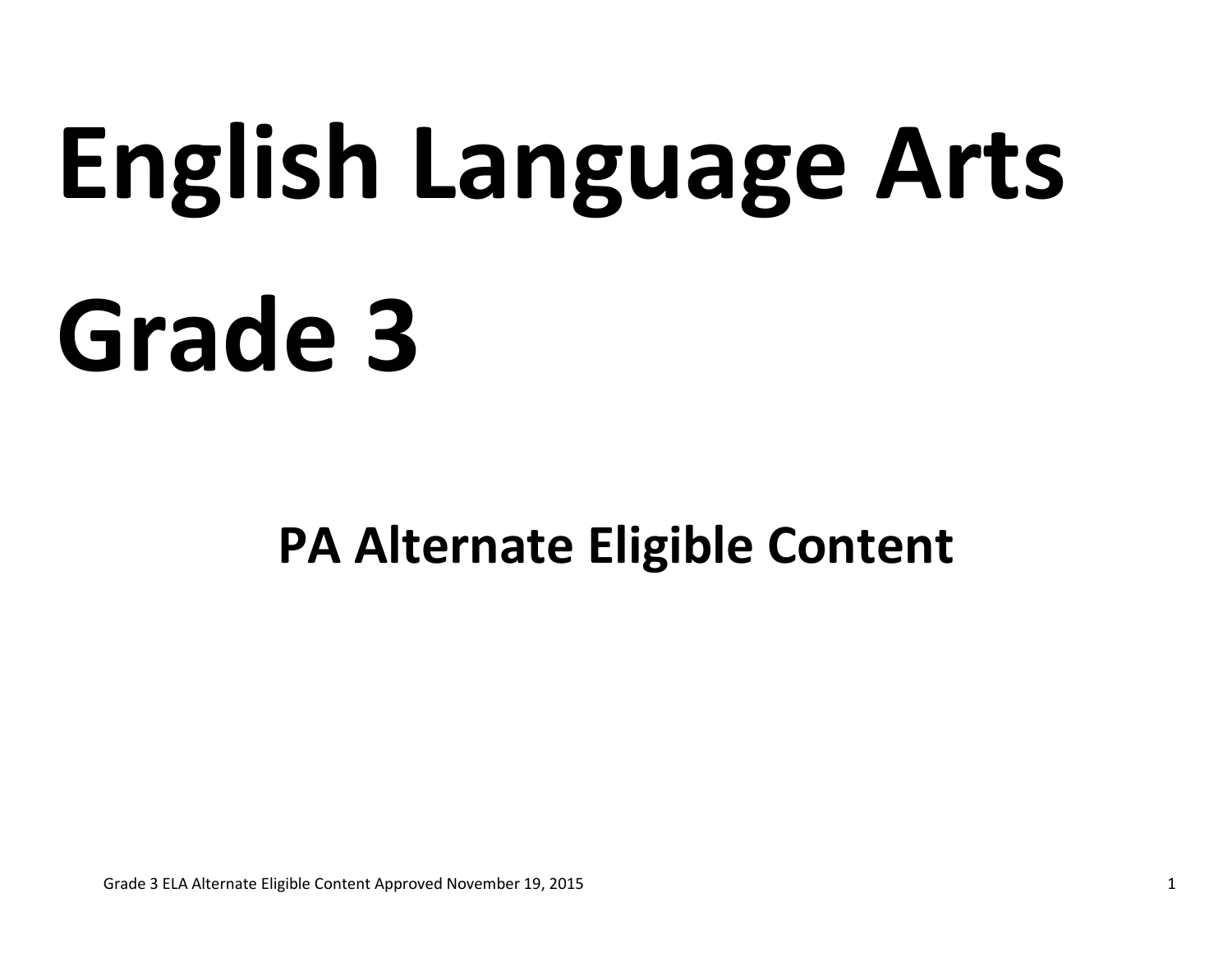#### **Pa Core Standards:**

CC.1.3.3.A Determine the central message, lesson, or moral in literary test; explain how it is conveyed in test.

CC.1.3.3.B Ask and answer questions about the text and make inferences from text; referring to text to support responses.

CC.1.3.3.C Describe characters in a story and explain how their actions contribute to the sequence of events.

#### **Assessment Anchor**

E03.A-K.1 Key Ideas and Details

| <b>DESCRIPTOR</b>                            | <b>ELIGIBLE CONTENT</b>                                                                                                                                                                                                                                                   | <b>Alternate Eligible</b><br><b>Content Code</b> | <b>ALTERNATE ELIGIBLE CONTENT</b>                                               |
|----------------------------------------------|---------------------------------------------------------------------------------------------------------------------------------------------------------------------------------------------------------------------------------------------------------------------------|--------------------------------------------------|---------------------------------------------------------------------------------|
| E03.A-K.1.1                                  | E03.A-K.1.1.1<br>Ask and answer questions to demonstrate understanding<br>of a text, referring explicitly to the text as the basis for the<br>answers.                                                                                                                    | E03AK1.1.1a                                      | Answer a literal question about a text                                          |
| <b>Demonstrate</b>                           |                                                                                                                                                                                                                                                                           | E03AK1.1.1b                                      | Ask a question about the text                                                   |
| understanding of key<br>ideas and details in |                                                                                                                                                                                                                                                                           | E03AK1.1.1c                                      | Identify details from the text to support<br>answers to literal questions       |
| literature.                                  | E03.A-K.1.1.2<br>Recount poems, dramas, or stories, including fables,<br>folktales, and myths from diverse cultures; determine the<br>central message, lesson, or moral and explain how it is<br>conveyed through key details in the text.                                | E03AK1.1.2a                                      | Identify the central message of a text                                          |
|                                              |                                                                                                                                                                                                                                                                           | E03AK1.1.2b                                      | Retell stories from literature, including<br>literature from different cultures |
|                                              | E03.A-K.1.1.3<br>Describe characters in a story (e.g., their traits,<br>motivations, feelings) and explain how their actions<br>contribute to the sequence of events.<br>Note: "Story" means narration of events told through the<br>text types of story, drama, or poem. | E03AK1.1.3a                                      | Identify characters and what they do<br>during events in a story                |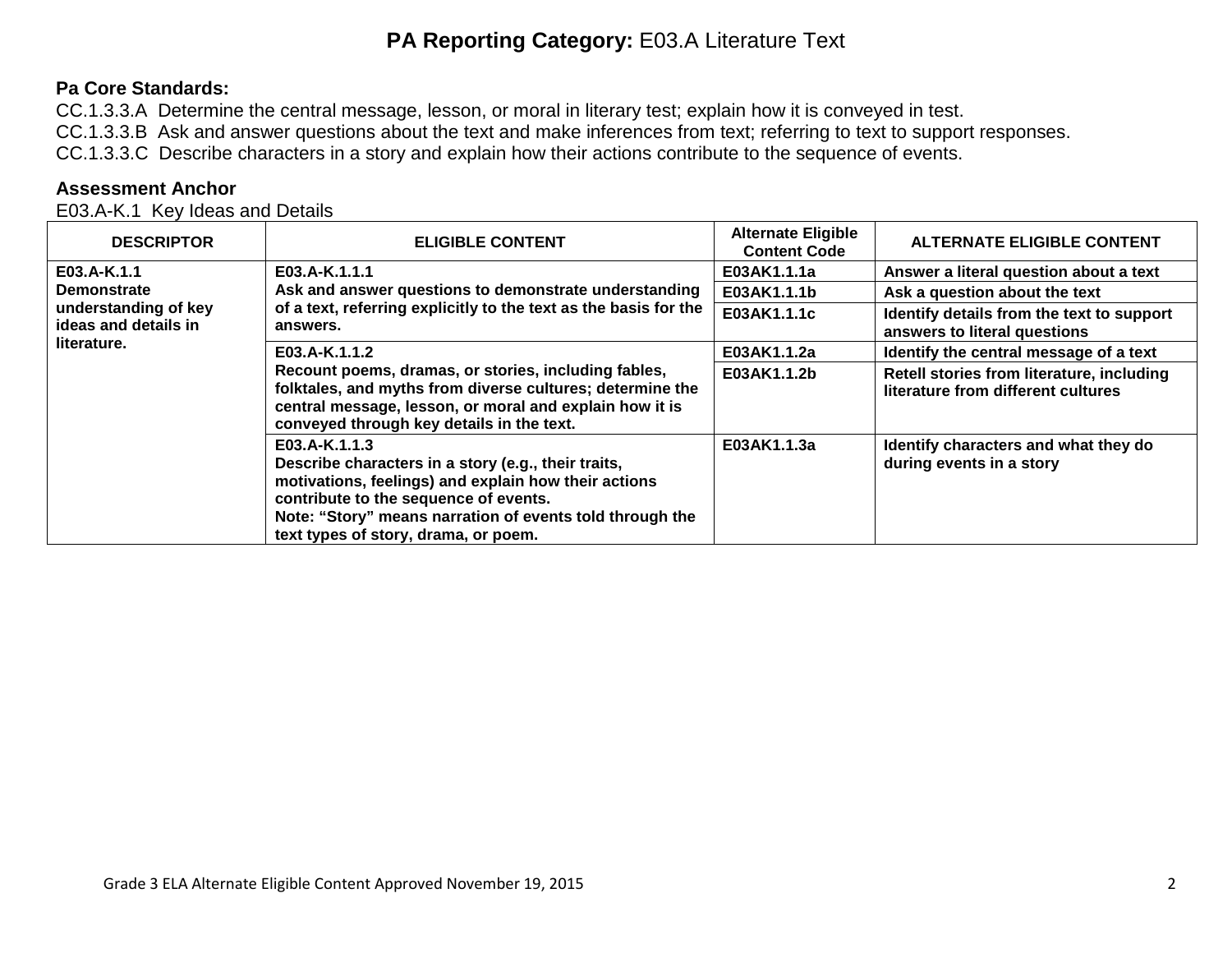# **PA Core Standard:**

CC.1.3.3.D Explain the point of view of the author.

# **Assessment Anchor**

E03.A-C.2 Craft and Structure

| <b>DESCRIPTOR</b>                                                                           | <b>ELIGIBLE CONTENT</b>                                                                                                                                                                                                                                  | <b>Alternate Eligible</b><br><b>Content Code</b> | <b>ALTERNATE ELIGIBLE CONTENT</b> |
|---------------------------------------------------------------------------------------------|----------------------------------------------------------------------------------------------------------------------------------------------------------------------------------------------------------------------------------------------------------|--------------------------------------------------|-----------------------------------|
| E03.A-C.2.1<br><b>Demonstrate</b><br>understanding of craft and<br>structure in literature. | E03.A-C.2.1.1<br>Explain the point of view from which a story is narrated,<br>including the difference between first and third-person<br>narrations.<br>Note: "Story" means narration of events told through the<br>text types of story, drama, or poem. | E03AC2.1.1a                                      | Identify who is telling the story |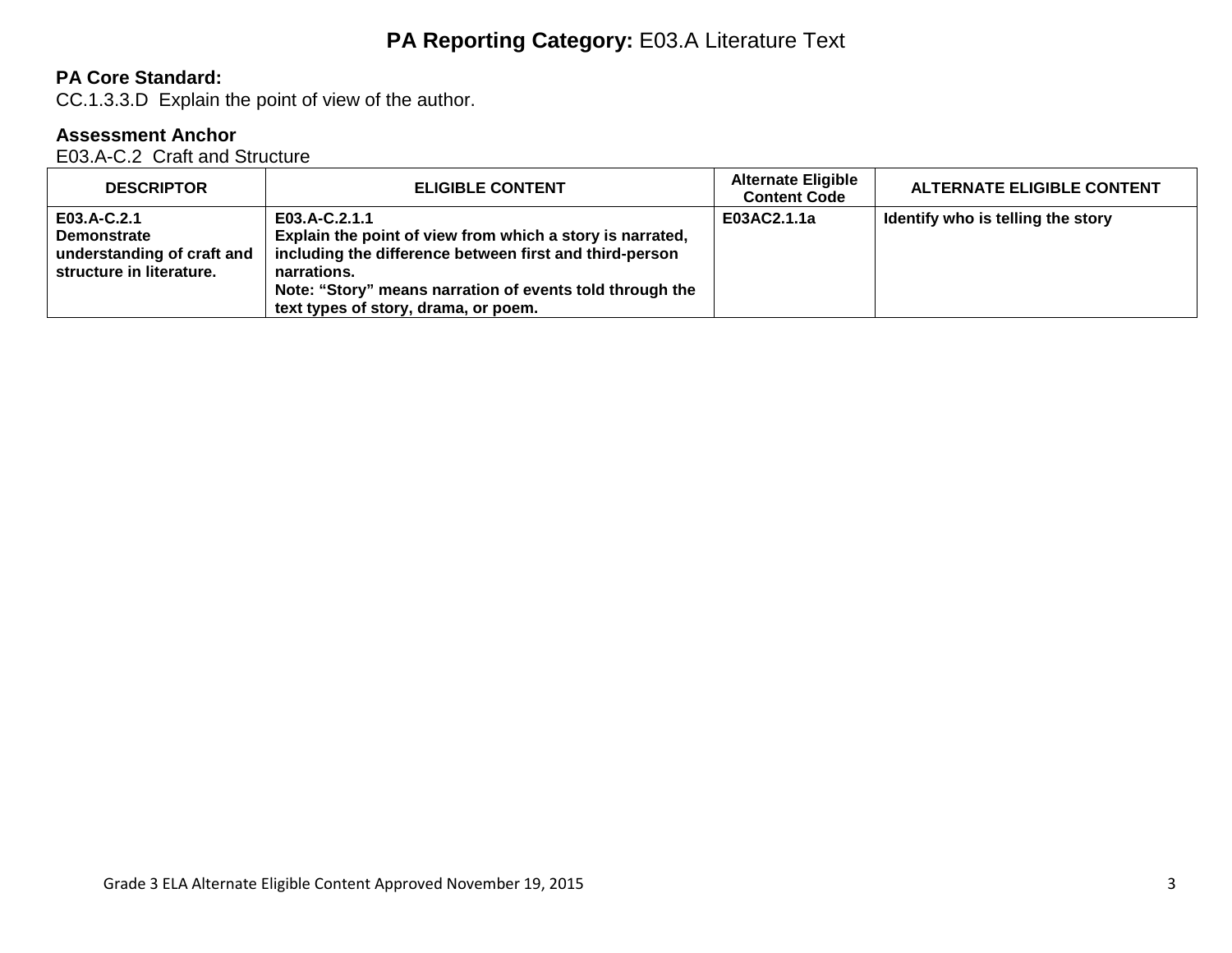# **PA Core Standard:**

CC.1.3.3.H Compare and contrast the themes, settings, and plots of stories written by the same author about the same or similar characters.

# **Assessment Anchor**

E03.A-C.3 Integration of Knowledge and Ideas

| <b>DESCRIPTOR</b>                                                                                               | <b>ELIGIBLE CONTENT</b>                                                                                                                                                                                                                                                                          | <b>Alternate Eligible</b><br><b>Content Code</b> | <b>ALTERNATE ELIGIBLE CONTENT</b>                                                      |
|-----------------------------------------------------------------------------------------------------------------|--------------------------------------------------------------------------------------------------------------------------------------------------------------------------------------------------------------------------------------------------------------------------------------------------|--------------------------------------------------|----------------------------------------------------------------------------------------|
| E03.A-C.3.1<br><b>Demonstrate</b><br>understanding of<br>connections within,<br>between, and/or among<br>texts. | E03.A-C.3.1.1<br>Compare and contrast the themes, settings, and plots of<br>stories written by the same author about the same or<br>similar characters (e.g., in books from a series).<br>Note: "Stories" means narration of events told through<br>the text types of stories, dramas, or poems. | E03AC3.1.1a                                      | Identify similarities or differences<br>between 2 pieces of text by the same<br>author |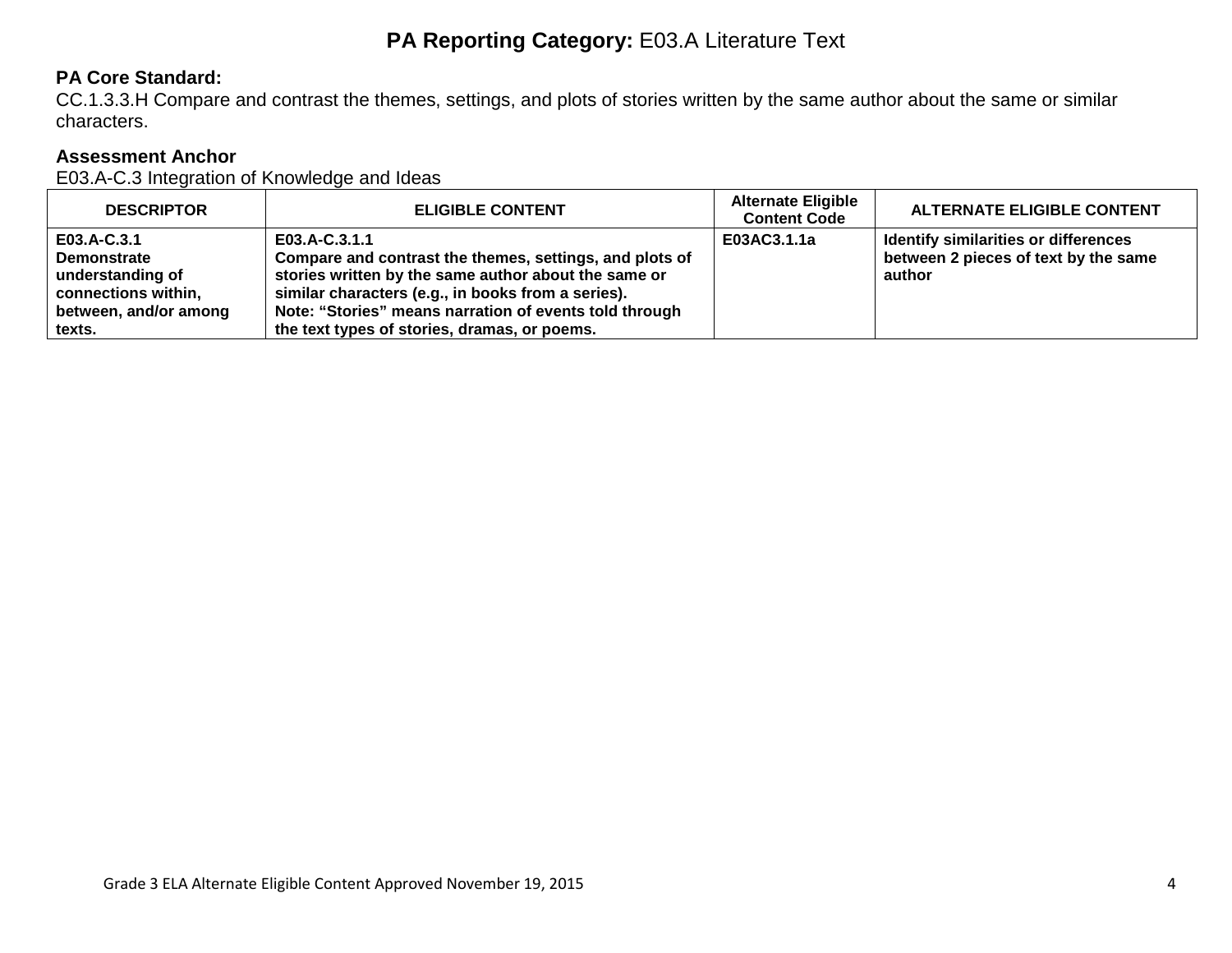### **PA Core Standard**

- CC.1.3.3.F Determine the meaning of words and phrases as they are used in grade-level text, distinguishing literal from non-literal meaning as well as shades of meaning among related words.
- CC.1.3.3.I Determine or clarify the meaning of unknown and multiple-meaning words and phrases based on grade-level reading and content, choosing flexibly from a range of strategies and tools.
- CC.1.3.3.J Acquire and use accurately grade-appropriate conversational, general academic, and domain-specific words and phrases, including those that signal spatial and temporal relationships.

#### **Assessment Anchor**

E03.A-V.4 Vocabulary Acquisition and Use

| <b>DESCRIPTOR</b>                                                                                                                                                                                                                                                                                                                                                                    | <b>ELIGIBLE CONTENT</b>                                                                                                                                                                                                                                                                                                   | <b>Alternate Eligible</b><br><b>Content Code</b>                               | <b>ALTERNATE ELIGIBLE CONTENT</b>                                   |
|--------------------------------------------------------------------------------------------------------------------------------------------------------------------------------------------------------------------------------------------------------------------------------------------------------------------------------------------------------------------------------------|---------------------------------------------------------------------------------------------------------------------------------------------------------------------------------------------------------------------------------------------------------------------------------------------------------------------------|--------------------------------------------------------------------------------|---------------------------------------------------------------------|
| E03.A-V.4.1.1<br>E03.A-V.4.1<br>Determine or clarify the meaning of unknown and<br><b>Demonstrate</b><br>multiple-meaning words and phrases based on grade 3<br>understanding of<br>reading and content, choosing flexibly from a range of<br>vocabulary and figurative<br>language in literature.<br>strategies.<br>a. Use context as a clue to the meaning of a word or<br>phrase. | E03AV4.1.1a                                                                                                                                                                                                                                                                                                               | Use context to determine the meaning of<br>an unknown or multiple meaning word |                                                                     |
|                                                                                                                                                                                                                                                                                                                                                                                      | b. Determine the meaning of the new word formed<br>when a known affix is added to a known word (e.g.,<br>agreeable/disagreeable, comfortable/uncomfortable,<br>care/careless, heat/preheat).<br>c. Use a known root word as a clue to the meaning of<br>an unknown word with the same root (e.g.,<br>company, companion). | E03AV4.1.1b                                                                    | Use a root word or affix to determine the<br>meaning of a word      |
|                                                                                                                                                                                                                                                                                                                                                                                      | E03.A-V.4.1.2<br>Demonstrate understanding of word relationships and<br>nuances in word meanings.<br>a. Distinguish the literal and nonliteral meanings of                                                                                                                                                                | E03AV4.1.2a                                                                    | Identify the literal and nonliteral<br>meanings of a word or phrase |
| words and phrases in context (e.g., take steps).<br>b. Distinguish shades of meaning among related words<br>(e.g., knew, believed, suspected, heard, wondered).                                                                                                                                                                                                                      | E03AV4.1.2b                                                                                                                                                                                                                                                                                                               | Use relationships between words to aid<br>comprehension                        |                                                                     |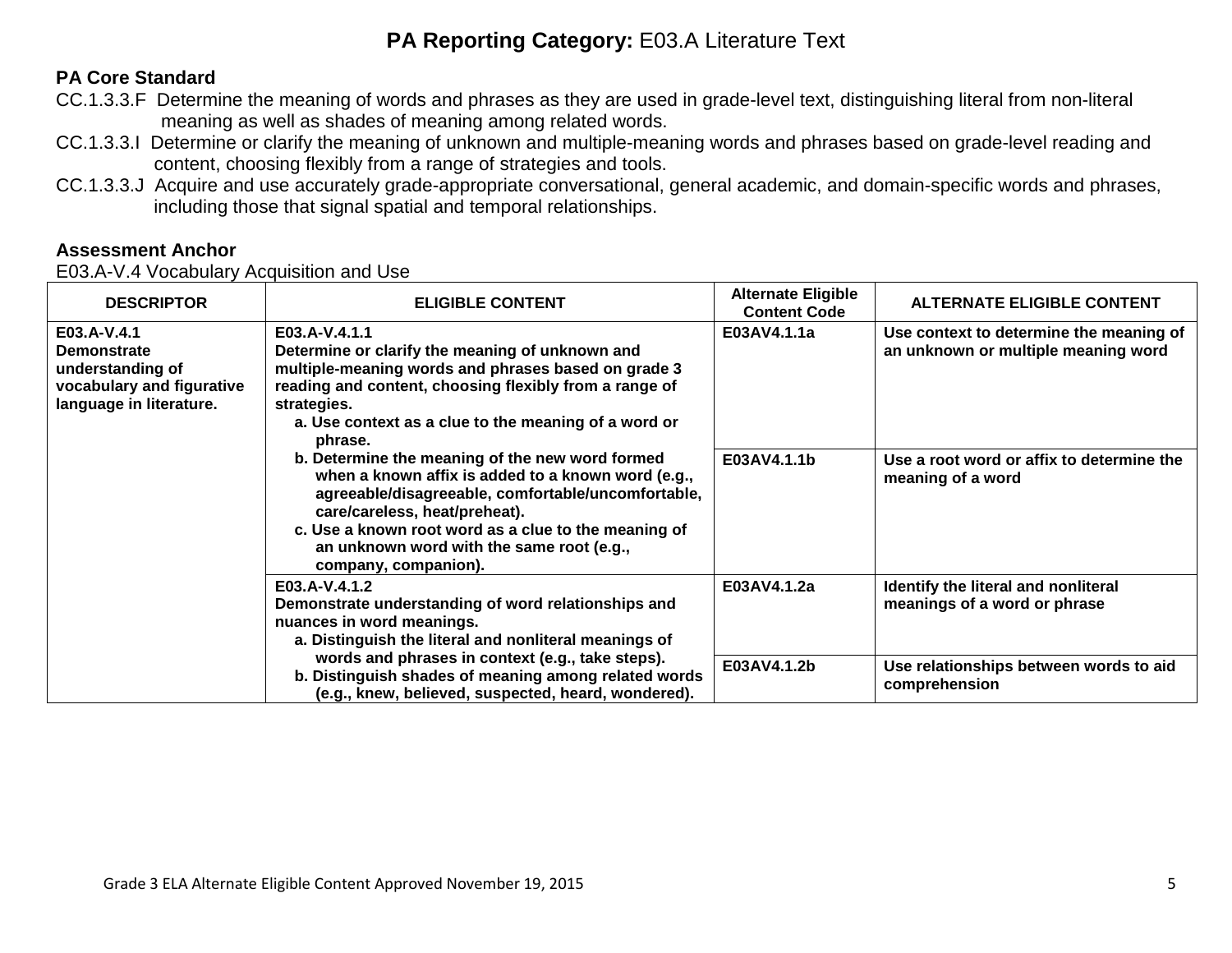#### **PA Core Standard:**

CC.1.2.3.A Determine the main idea of a text; recount the key details and explain how they support the main idea.

CC.1.2.3.B Ask and answer questions about the text and make inferences from text; refer to text to support responses.

CC.1.2.3.C Explain how a series of events, concepts, or steps in a procedure is connected within a text, using language that pertains to time, sequence, and cause/effect.

#### **Assessment Anchor**

E03.B-K.1 Key Ideas and Details

| <b>DESCRIPTOR</b>                                                                                         | <b>ELIGIBLE CONTENT</b>                                                                                                                                                                                                                | <b>Alternate Eligible</b><br><b>Content Code</b> | <b>ALTERNATE ELIGIBLE CONTENT</b>                                         |
|-----------------------------------------------------------------------------------------------------------|----------------------------------------------------------------------------------------------------------------------------------------------------------------------------------------------------------------------------------------|--------------------------------------------------|---------------------------------------------------------------------------|
| E03.B-K.1.1<br><b>Demonstrate</b><br>understanding of key<br>ideas and details in<br>informational texts. | E03.B-K.1.1.1<br>Answer questions to demonstrate understanding of a<br>text, referring explicitly to the text as the basis for the<br>answers.                                                                                         | E03BK1.1.1a                                      | Answer a literal question about a text                                    |
|                                                                                                           |                                                                                                                                                                                                                                        | E03BK1.1.1b                                      | Identify details from the text to support<br>answers to literal questions |
|                                                                                                           | E03.B-K.1.1.2<br>Determine the main idea of a text; recount the key details<br>and explain how they support the main idea.                                                                                                             | E03BK1.1.2a                                      | Identify the main idea/central idea of a<br>text                          |
|                                                                                                           |                                                                                                                                                                                                                                        | E03BK1.1.2b                                      | Retell key ideas from the text                                            |
|                                                                                                           | E03.B-K.1.1.3<br>Describe the relationship between a series of historical<br>events, scientific ideas or concepts, or steps in technical<br>procedures in a text, using language that pertains to time,<br>sequence, and cause/effect. | E03BK1.1.3a                                      | Identify a connection between two<br>events or steps in the text          |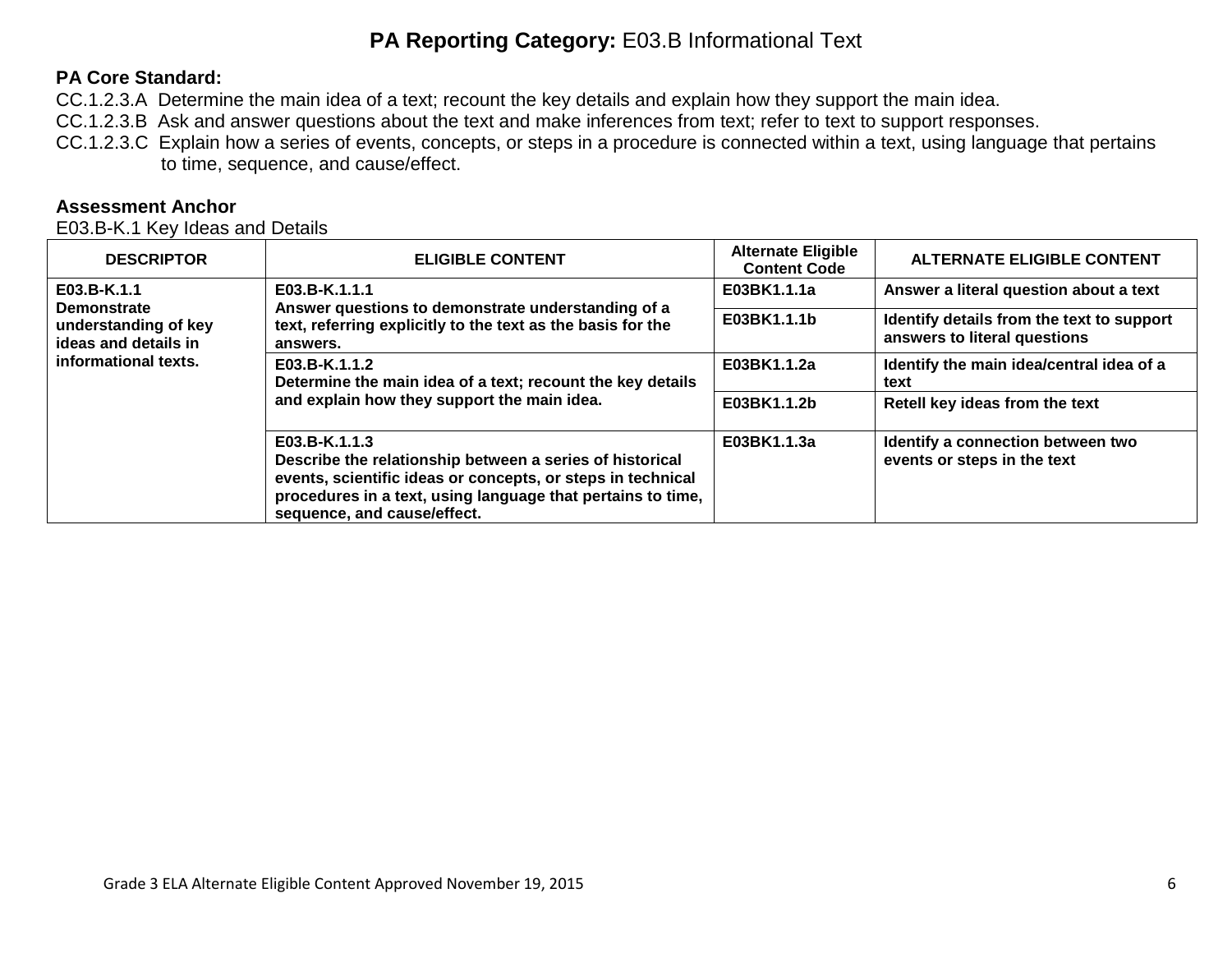# **PA Core Standard:**

CC.1.2.3.D Explain the point of view of the author. CC.1.2.3.E Use text features and search tools to locate and interpret information.

#### **Assessment Anchor**

E03.B-C.2 Craft and Structure

| <b>DESCRIPTOR</b>                                                  | <b>ELIGIBLE CONTENT</b>                                                                                                                                                                             | <b>Alternate Eligible</b><br><b>Content Code</b> | <b>ALTERNATE ELIGIBLE CONTENT</b>                |
|--------------------------------------------------------------------|-----------------------------------------------------------------------------------------------------------------------------------------------------------------------------------------------------|--------------------------------------------------|--------------------------------------------------|
| E03.B-C.2.1<br><b>Demonstrate</b>                                  | E03.B-C.2.1.1<br>Explain the point of view from which a text is written.                                                                                                                            | E03BC2.1.1a                                      | Identify one point-of-view in the text           |
| understanding of craft and<br>structure in informational<br>texts. | $E03.B-C.2.1.2$<br>Use text features (e.g., headings, graphics, charts) and<br>search tools (e.g., key words, sidebars, hyperlinks) to<br>efficiently locate information relevant to a given topic. | E03BC2.1.2a                                      | Identify information located in text<br>features |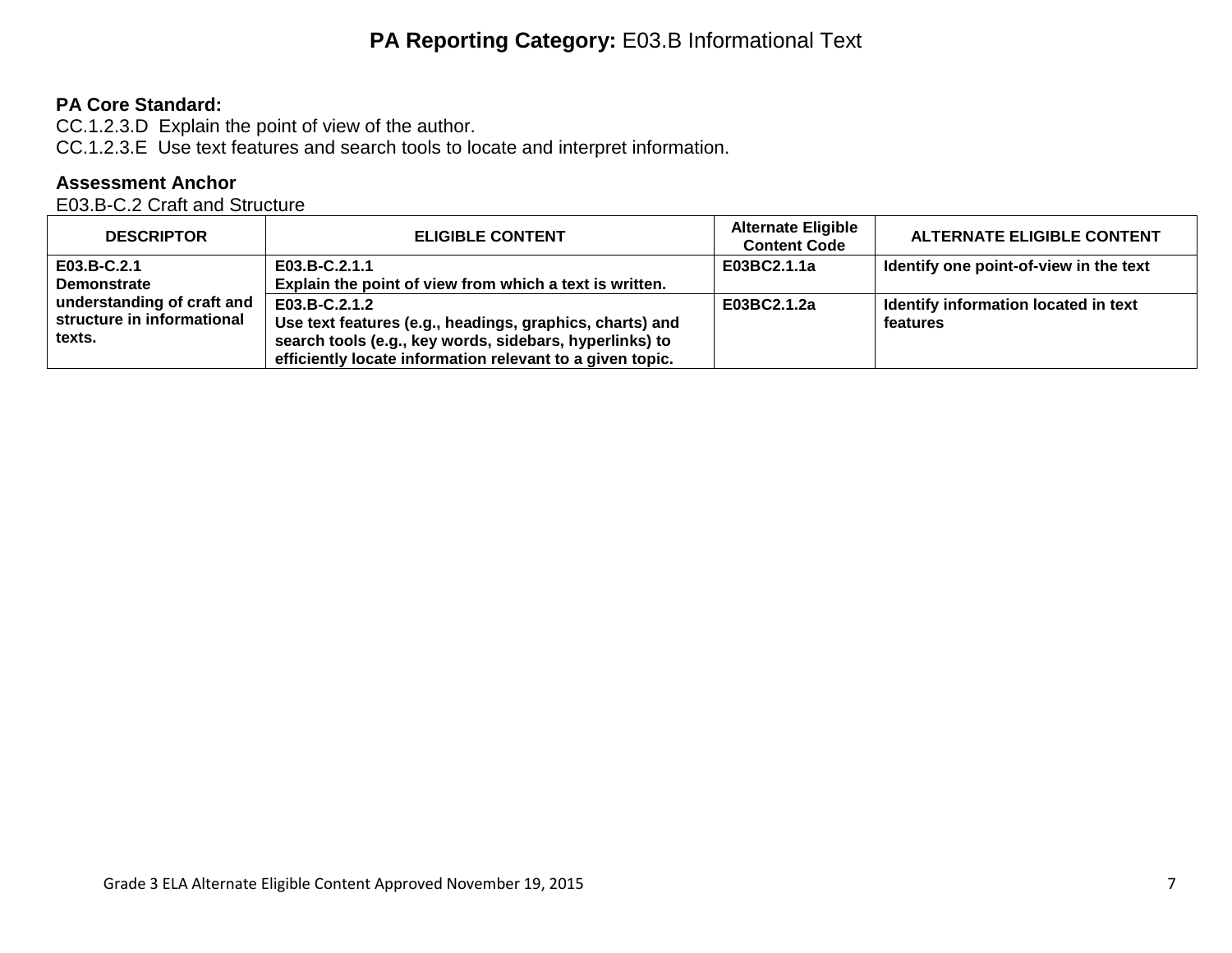### **PA Core Standard:**

CC.1.2.3.G Use information gained from text features to demonstrate understanding of a text.

CC.1.2.3.H Describe how an author connects sentences and paragraphs in a text to support particular points.

CC.1.2.3.I Compare and contrast the most important points and key details presented in two texts on the same topic.

# **Assessment Anchor**

E03.B-C.3 Integration of Knowledge and Ideas

| <b>DESCRIPTOR</b>                                                                                                             | <b>ELIGIBLE CONTENT</b>                                                                                                                                                                                        | <b>Alternate Eligible</b><br><b>Content Code</b> | <b>ALTERNATE ELIGIBLE CONTENT</b>                                                     |
|-------------------------------------------------------------------------------------------------------------------------------|----------------------------------------------------------------------------------------------------------------------------------------------------------------------------------------------------------------|--------------------------------------------------|---------------------------------------------------------------------------------------|
| E03.B-C.3.1<br><b>Demonstrate</b><br>understanding of<br>connections within,<br>between, and/or among<br>informational texts. | E03.B-C.3.1.1<br>Describe the logical connection between particular<br>sentences and paragraphs to support specific points in a<br>text (e.g., comparison, cause/effect, first/second/third in a<br>sequence). | E03BC3.1.1a                                      | Identify evidence that supports a<br>connection between two points in the<br>text     |
|                                                                                                                               | $E03.B-C.3.1.2$<br>Compare and contrast the most important points and key<br>details presented in two texts on the same topic.                                                                                 | E03BC3.1.2a                                      | Identify similarities or differences<br>between 2 pieces of text on the same<br>topic |
|                                                                                                                               | E03.B-C.3.1.3<br>Use information gained from illustrations, maps,<br>photographs, and the words in a text to demonstrate<br>understanding of the text (e.g., where, when, why, and<br>how key events occur).   |                                                  |                                                                                       |